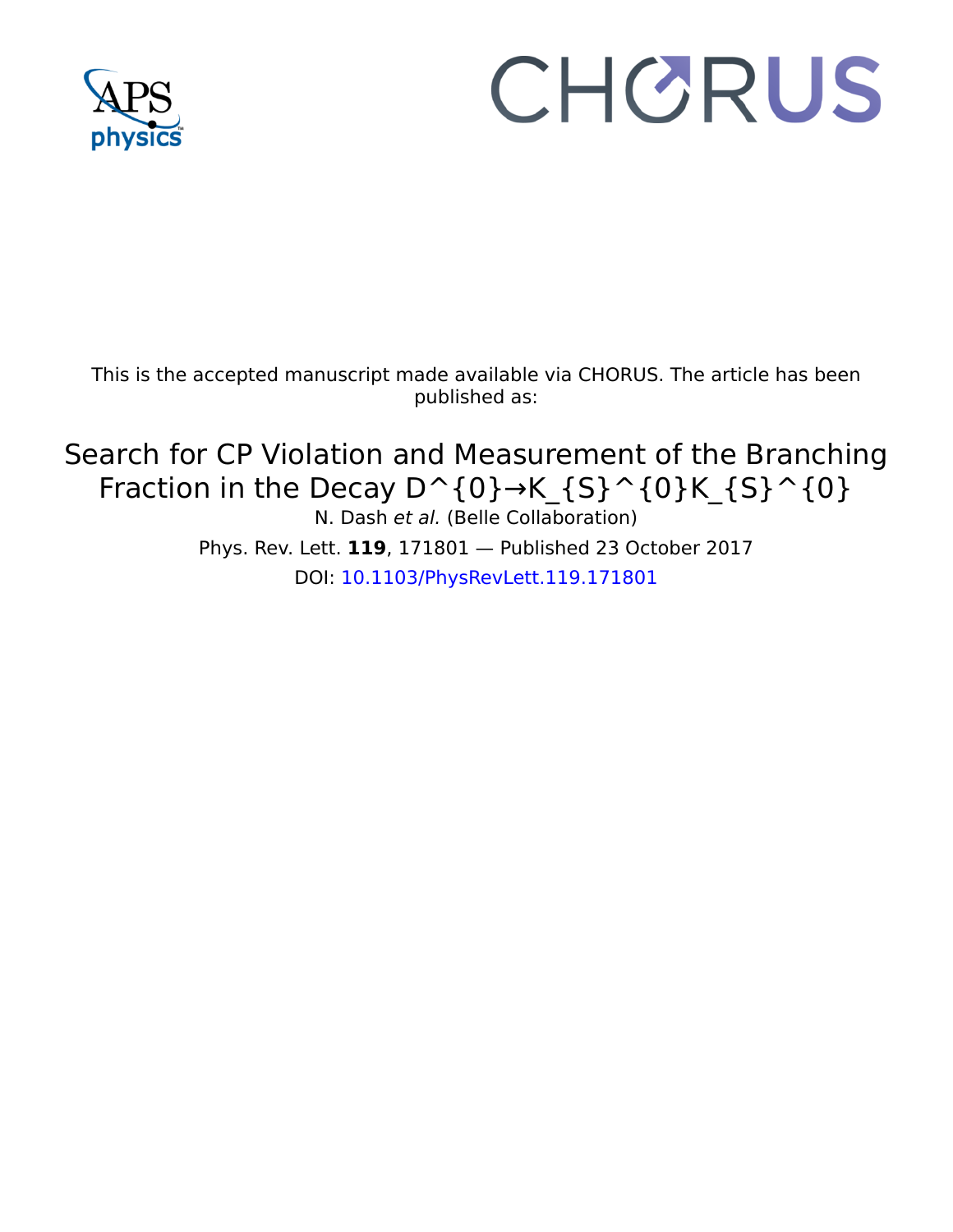## $22$  Search for  $\overline{CP}$  violation and measurement of the branching fraction in the decay  $D^0 \rightarrow K^0_S K^0_S$ 3

1

| $\overline{4}$ | N. Dash, <sup>19</sup> S. Bahinipati, <sup>19</sup> V. Bhardwaj, <sup>18</sup> K. Trabelsi, <sup>15, 12</sup> I. Adachi, <sup>15, 12</sup> H. Aihara, <sup>76</sup> S. Al Said, <sup>69,34</sup>                                 |
|----------------|----------------------------------------------------------------------------------------------------------------------------------------------------------------------------------------------------------------------------------|
| $\,$ 5         | D. M. Asner, <sup>59</sup> V. Aulchenko, <sup>4,57</sup> T. Aushev, <sup>47</sup> R. Ayad, <sup>69</sup> V. Babu, <sup>70</sup> I. Badhrees, <sup>69,33</sup> A. M. Bakich, <sup>68</sup>                                        |
| $\,$ 6 $\,$    | V. Bansal, <sup>59</sup> E. Barberio, <sup>45</sup> B. Bhuyan, <sup>20</sup> J. Biswal, <sup>29</sup> A. Bobrov, <sup>4,57</sup> A. Bondar, <sup>4,57</sup> G. Bonvicini, <sup>81</sup> A. Bozek, <sup>54</sup>                  |
| $\overline{7}$ | M. Bračko, <sup>43, 29</sup> F. Breibeck, <sup>24</sup> T. E. Browder, <sup>14</sup> D. Červenkov, <sup>5</sup> M.-C. Chang, <sup>10</sup> V. Chekelian, <sup>44</sup> A. Chen, <sup>51</sup>                                    |
| 8              | B. G. Cheon, <sup>13</sup> K. Chilikin, <sup>40,46</sup> K. Cho, <sup>35</sup> Y. Choi, <sup>67</sup> D. Cinabro, <sup>81</sup> S. Di Carlo, <sup>81</sup> Z. Doležal, <sup>5</sup> Z. Drásal, <sup>5</sup>                      |
| 9              | D. Dutta, <sup>70</sup> S. Eidelman, <sup>4,57</sup> D. Epifanov, <sup>4,57</sup> H. Farhat, <sup>81</sup> J. E. Fast, <sup>59</sup> T. Ferber, <sup>8</sup> B. G. Fulsom, <sup>59</sup> V. Gaur, <sup>80</sup>                  |
| 10             | N. Gabyshev, 4,57 A. Garmash, 4,57 R. Gillard, 81 P. Goldenzweig, 31 J. Haba, $^{15,12}$ T. Hara, $^{15,12}$ K. Hayasaka, $^{56}$                                                                                                |
| $11\,$         | H. Hayashii, <sup>50</sup> M. T. Hedges, <sup>14</sup> W.-S. Hou, <sup>53</sup> T. Iijima, <sup>49,48</sup> K. Inami, <sup>48</sup> A. Ishikawa, <sup>74</sup> R. Itoh, <sup>15,12</sup> Y. Iwasaki, <sup>15</sup>               |
| 12             | W. W. Jacobs, <sup>22</sup> I. Jaegle, <sup>9</sup> H. B. Jeon, <sup>38</sup> Y. Jin, <sup>76</sup> D. Joffe, <sup>32</sup> K. K. Joo, <sup>6</sup> T. Julius, <sup>45</sup> J. Kahn, <sup>42</sup> A. B. Kaliyar, <sup>21</sup> |
| 13             | G. Karyan, <sup>8</sup> P. Katrenko, <sup>47, 40</sup> T. Kawasaki, <sup>56</sup> C. Kiesling, <sup>44</sup> D. Y. Kim, <sup>65</sup> H. J. Kim, <sup>38</sup> J. B. Kim, <sup>36</sup> K. T. Kim, <sup>36</sup>                 |
| 14             | M. J. Kim, <sup>38</sup> S. H. Kim, <sup>13</sup> Y. J. Kim, <sup>35</sup> K. Kinoshita, <sup>7</sup> P. Kodyš, <sup>5</sup> S. Korpar, <sup>43, 29</sup> D. Kotchetkov, <sup>14</sup> P. Križan, <sup>41, 29</sup>              |
| 15             | P. Krokovny, <sup>4,57</sup> T. Kuhr, <sup>42</sup> R. Kulasiri, <sup>32</sup> R. Kumar, <sup>61</sup> T. Kumita, <sup>78</sup> A. Kuzmin, <sup>4,57</sup> Y.-J. Kwon, <sup>83</sup> J. S. Lange, <sup>11</sup>                  |
|                | I. S. Lee, <sup>13</sup> C. H. Li, <sup>45</sup> L. Li, <sup>63</sup> Y. Li, <sup>80</sup> L. Li Gioi, <sup>44</sup> J. Libby, <sup>21</sup> D. Liventsev, <sup>80, 15</sup> M. Lubej, <sup>29</sup> T. Luo, <sup>60</sup>       |
| 16             | M. Masuda, <sup>75</sup> D. Matvienko, <sup>4,57</sup> M. Merola, <sup>26</sup> K. Miyabayashi, <sup>50</sup> H. Miyata, <sup>56</sup> R. Mizuk, <sup>40,46,47</sup> G. B. Mohanty, <sup>70</sup>                                |
| $17\,$         | S. Mohanty, <sup>70,84</sup> H. K. Moon, <sup>36</sup> T. Mori, <sup>48</sup> R. Mussa, <sup>27</sup> E. Nakano, <sup>58</sup> M. Nakao, <sup>15,12</sup> T. Nanut, <sup>29</sup> K. J. Nath, <sup>20</sup>                      |
| 18             |                                                                                                                                                                                                                                  |
| 19             | Z. Natkaniec, <sup>54</sup> M. Nayak, <sup>81,15</sup> M. Niiyama, <sup>37</sup> N. K. Nisar, <sup>60</sup> S. Nishida, <sup>15,12</sup> S. Ogawa, <sup>73</sup> S. Okuno, <sup>30</sup> H. Ono, <sup>55,56</sup>                |
| 20             | P. Pakhlov, <sup>40, 46</sup> G. Pakhlova, <sup>40, 47</sup> B. Pal, <sup>7</sup> S. Pardi, <sup>26</sup> C.-S. Park, <sup>83</sup> H. Park, <sup>38</sup> S. Paul, <sup>72</sup> T. K. Pedlar, <sup>85</sup>                    |
| 21             | L. Pesántez, <sup>3</sup> R. Pestotnik, <sup>29</sup> L. E. Piilonen, <sup>80</sup> K. Prasanth, <sup>21</sup> M. Ritter, <sup>42</sup> A. Rostomyan, <sup>8</sup> H. Sahoo, <sup>14</sup>                                       |
| 22             | Y. Sakai, <sup>15, 12</sup> S. Sandilya, <sup>7</sup> L. Santelj, <sup>15</sup> T. Sanuki, <sup>74</sup> Y. Sato, <sup>48</sup> V. Savinov, <sup>60</sup> O. Schneider, <sup>39</sup> G. Schnell, <sup>1, 17</sup>               |
| 23             | C. Schwanda, <sup>24</sup> A. J. Schwartz, <sup>7</sup> Y. Seino, <sup>56</sup> K. Senyo, <sup>82</sup> M. E. Sevior, <sup>45</sup> V. Shebalin, <sup>4, 57</sup> C. P. Shen, <sup>2</sup>                                       |
| 24             | T.-A. Shibata, <sup>77</sup> J.-G. Shiu, <sup>53</sup> B. Shwartz, <sup>4,57</sup> F. Simon, <sup>44,71</sup> A. Sokolov, <sup>25</sup> E. Solovieva, <sup>40,47</sup> M. Starič, <sup>29</sup>                                  |
| 25             | J. F. Strube, <sup>59</sup> J. Stypula, <sup>54</sup> K. Sumisawa, <sup>15,12</sup> T. Sumiyoshi, <sup>78</sup> M. Takizawa, <sup>64,16,62</sup> U. Tamponi, <sup>27,79</sup> K. Tanida, <sup>28</sup>                           |
| 26             | F. Tenchini, <sup>45</sup> M. Uchida, <sup>77</sup> T. Uglov, <sup>40,47</sup> Y. Unno, <sup>13</sup> S. Uno, <sup>15,12</sup> P. Urquijo, <sup>45</sup> Y. Usov, <sup>4,57</sup> C. Van Hulse, <sup>1</sup>                     |
| 27             | G. Varner, <sup>14</sup> V. Vorobyev, <sup>4, 57</sup> A. Vossen, <sup>22</sup> E. Waheed, <sup>45</sup> C. H. Wang, <sup>52</sup> M.-Z. Wang, <sup>53</sup> P. Wang, <sup>23</sup> M. Watanabe, <sup>56</sup>                   |
| 28             | Y. Watanabe, <sup>30</sup> E. Widmann, <sup>66</sup> K. M. Williams, <sup>80</sup> E. Won, <sup>36</sup> Y. Yamashita, <sup>55</sup> H. Ye, <sup>8</sup> J. Yelton, <sup>9</sup> Y. Yook, <sup>83</sup>                          |
| 29             | C. Z. Yuan, <sup>23</sup> Y. Yusa, <sup>56</sup> Z. P. Zhang, <sup>63</sup> V. Zhilich, <sup>4,57</sup> V. Zhukova, <sup>46</sup> V. Zhulanov, <sup>4,57</sup> and A. Zupanc <sup>41,29</sup>                                    |
| 30             | (The Belle Collaboration)                                                                                                                                                                                                        |
| 31             | <sup>1</sup> University of the Basque Country UPV/EHU, $48080$ Bilbao                                                                                                                                                            |
| 32             | <sup>2</sup> Beihang University, Beijing 100191                                                                                                                                                                                  |
| 33             | ${}^{3}$ University of Bonn, 53115 Bonn                                                                                                                                                                                          |
| 34             | $4$ Budker Institute of Nuclear Physics SB RAS, Novosibirsk 630090<br>${}^{5}$ Faculty of Mathematics and Physics, Charles University, 121 16 Prague                                                                             |
| 35             | $^{6}$ Chonnam National University, Kwangju 660-701                                                                                                                                                                              |
| 36<br>37       | <sup>7</sup> University of Cincinnati, Cincinnati, Ohio 45221                                                                                                                                                                    |
| 38             | ${}^8$ Deutsches Elektronen-Synchrotron, 22607 Hamburg                                                                                                                                                                           |
| 39             | <sup>9</sup> University of Florida, Gainesville, Florida 32611                                                                                                                                                                   |
| 40             | $^{10}$ Department of Physics, Fu Jen Catholic University, Taipei 24205                                                                                                                                                          |
| 41             | $^{11}$ Justus-Liebig-Universität Gießen, 35392 Gießen<br>$12$ SOKENDAI (The Graduate University for Advanced Studies), Hayama 240-0193                                                                                          |
| 42<br>43       | $^{13}$ Hanyang University, Seoul 133-791                                                                                                                                                                                        |
| 44             | $14$ University of Hawaii, Honolulu, Hawaii 96822                                                                                                                                                                                |
| 45             | $15$ High Energy Accelerator Research Organization (KEK), Tsukuba 305-0801                                                                                                                                                       |
| 46             | <sup>16</sup> J-PARC Branch, KEK Theory Center, High Energy Accelerator Research Organization (KEK), Tsukuba 305-0801                                                                                                            |
| 47             | $17$ IKERBASQUE, Basque Foundation for Science, 48013 Bilbao                                                                                                                                                                     |
| 48             | <sup>18</sup> Indian Institute of Science Education and Research Mohali, SAS Nagar, 140306                                                                                                                                       |
| 49             | $19$ Indian Institute of Technology Bhubaneswar, Satya Nagar 751007<br><sup>20</sup> Indian Institute of Technology Guwahati, Assam 781039                                                                                       |
| 50<br>51       | $^{21}$ Indian Institute of Technology Madras, Chennai 600036                                                                                                                                                                    |
| 52             | <sup>22</sup> Indiana University, Bloomington, Indiana $47408$                                                                                                                                                                   |
| 53             | <sup>23</sup> Institute of High Energy Physics, Chinese Academy of Sciences, Beijing 100049                                                                                                                                      |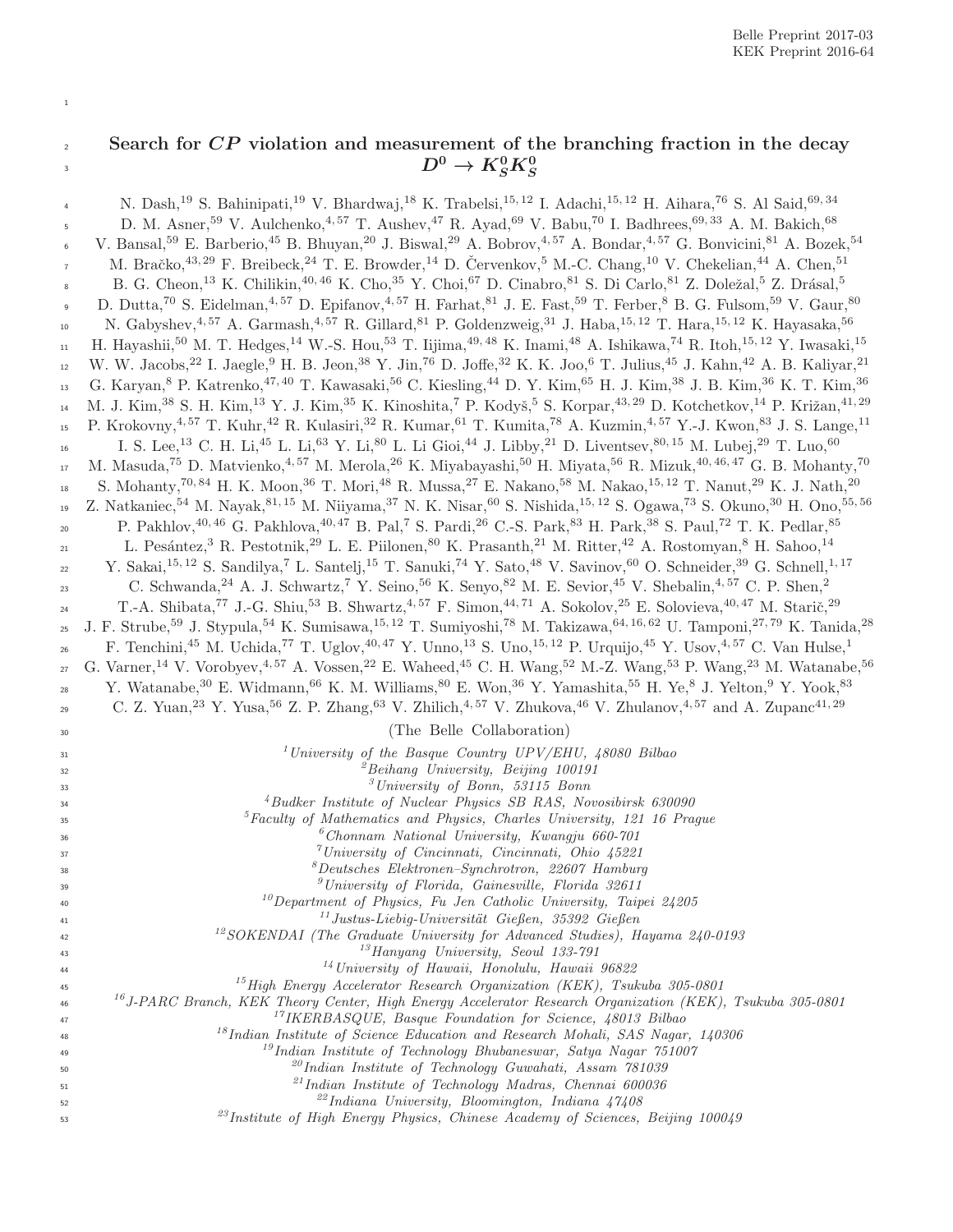| 54       | <sup>24</sup> Institute of High Energy Physics, Vienna 1050                                       |
|----------|---------------------------------------------------------------------------------------------------|
| 55       | $^{25}$ Institute for High Energy Physics, Protvino 142281                                        |
| 56       | <sup>26</sup> INFN - Sezione di Napoli, 80126 Napoli                                              |
| 57       | <sup>27</sup> INFN - Sezione di Torino, 10125 Torino                                              |
| 58       | <sup>28</sup> Advanced Science Research Center, Japan Atomic Energy Agency, Naka 319-1195         |
| 59       | <sup>29</sup> J. Stefan Institute, 1000 Ljubljana                                                 |
| 60       | $30K$ anagawa University, Yokohama 221-8686                                                       |
| 61       | $31$ Institut für Experimentelle Kernphysik, Karlsruher Institut für Technologie, 76131 Karlsruhe |
| 62       | $32$ Kennesaw State University, Kennesaw, Georgia 30144                                           |
| 63       | $33$ King Abdulaziz City for Science and Technology, Riyadh 11442                                 |
| 64       | $34$ Department of Physics, Faculty of Science, King Abdulaziz University, Jeddah 21589           |
|          | $35$ Korea Institute of Science and Technology Information, Daejeon $305-806$                     |
| 65       | $36$ Korea University, Seoul 136-713                                                              |
| 66       | $37$ Kyoto University, Kyoto 606-8502                                                             |
| 67       | <sup>38</sup> Kyungpook National University, Daegu 702-701                                        |
| 68       | $39\text{École Polytechnique Fédérale de Lausanne (EPFL), Lausanne 1015$                          |
| 69       |                                                                                                   |
| 70       | $^{40}P.N.$ Lebedev Physical Institute of the Russian Academy of Sciences, Moscow 119991          |
| 71       | $^{41}$ Faculty of Mathematics and Physics, University of Ljubljana, 1000 Ljubljana               |
| 72       | $^{42}$ Ludwig Maximilians University, 80539 Munich                                               |
| 73       | $^{43}$ University of Maribor, 2000 Maribor                                                       |
| 74       | <sup>44</sup> Max-Planck-Institut für Physik, 80805 München                                       |
| 75       | <sup>45</sup> School of Physics, University of Melbourne, Victoria 3010                           |
| 76       | $^{46}$ Moscow Physical Engineering Institute, Moscow 115409                                      |
| 77       | $47M$ oscow Institute of Physics and Technology, Moscow Region 141700                             |
| 78       | <sup>48</sup> Graduate School of Science, Nagoya University, Nagoya 464-8602                      |
| 79       | $^{49}Kobayashi-Maskawa Institute, Nagoya University, Nagoya 464-8602$                            |
| 80       | $50$ Nara Women's University, Nara 630-8506                                                       |
| 81       | $51$ National Central University, Chung-li 32054                                                  |
| 82       | $52$ National United University, Miao Li 36003                                                    |
| 83       | $53$ Department of Physics, National Taiwan University, Taipei 10617                              |
| 84       | $54$ H. Niewodniczanski Institute of Nuclear Physics, Krakow 31-342                               |
| 85       | $55$ Nippon Dental University, Niigata 951-8580                                                   |
| 86       | $56$ Niigata University, Niigata 950-2181                                                         |
| 87       | $57$ Novosibirsk State University, Novosibirsk 630090                                             |
| 88       | 58 Osaka City University, Osaka 558-8585                                                          |
| 89       | <sup>59</sup> Pacific Northwest National Laboratory, Richland, Washington 99352                   |
|          | $\frac{60}{2}$ University of Pittsburgh, Pittsburgh, Pennsylvania 15260                           |
| 90<br>91 | $^{61}Punjab$ Agricultural University, Ludhiana 141004                                            |
|          | $^{62}$ Theoretical Research Division, Nishina Center, RIKEN, Saitama 351-0198                    |
| 92       | $^{63}$ University of Science and Technology of China, Hefei 230026                               |
| 93       | $^{64}$ Showa Pharmaceutical University, Tokyo 194-8543                                           |
| 94       | $^{65}$ Soongsil University, Seoul 156-743                                                        |
| 95       |                                                                                                   |
| 96       | $66$ Stefan Meyer Institute for Subatomic Physics, Vienna 1090                                    |
| 97       | $^{67}Sungkyunkwan$ University, Suwon 440-746                                                     |
| 98       | <sup>68</sup> School of Physics, University of Sydney, New South Wales 2006                       |
| 99       | $^{69}$ Department of Physics, Faculty of Science, University of Tabuk, Tabuk 71451               |
| 100      | $\frac{70}{10}$ Tata Institute of Fundamental Research, Mumbai 400005                             |
| 101      | $^{71}$ Excellence Cluster Universe, Technische Universität München, 85748 Garching               |
| 102      | $72$ Department of Physics, Technische Universität München, 85748 Garching                        |
| 103      | $^{73}$ Toho University, Funabashi 274-8510                                                       |
| 104      | $^{74}$ Department of Physics, Tohoku University, Sendai 980-8578                                 |
| 105      | $^{75}$ Earthquake Research Institute, University of Tokyo, Tokyo 113-0032                        |
| 106      | $^{76}$ Department of Physics, University of Tokyo, Tokyo 113-0033                                |
| 107      | $77$ Tokyo Institute of Technology, Tokyo 152-8550                                                |
| 108      | <sup>78</sup> Tokyo Metropolitan University, Tokyo 192-0397                                       |
| 109      | $^{79}$ University of Torino, 10124 Torino                                                        |
| 110      | $80$ Virginia Polytechnic Institute and State University, Blacksburg, Virginia 24061              |
| 111      | $81$ Wayne State University, Detroit, Michigan $48202$                                            |
| 112      | $82$ Yamagata University, Yamagata 990-8560                                                       |
| 113      | <sup>83</sup> Yonsei University, Seoul 120-749                                                    |
| 114      | $84$ Utkal University, Bhubaneswar 751004                                                         |
| 115      | ${}^{85}Luther$ College, Decorah, Iowa 52101                                                      |
|          |                                                                                                   |

111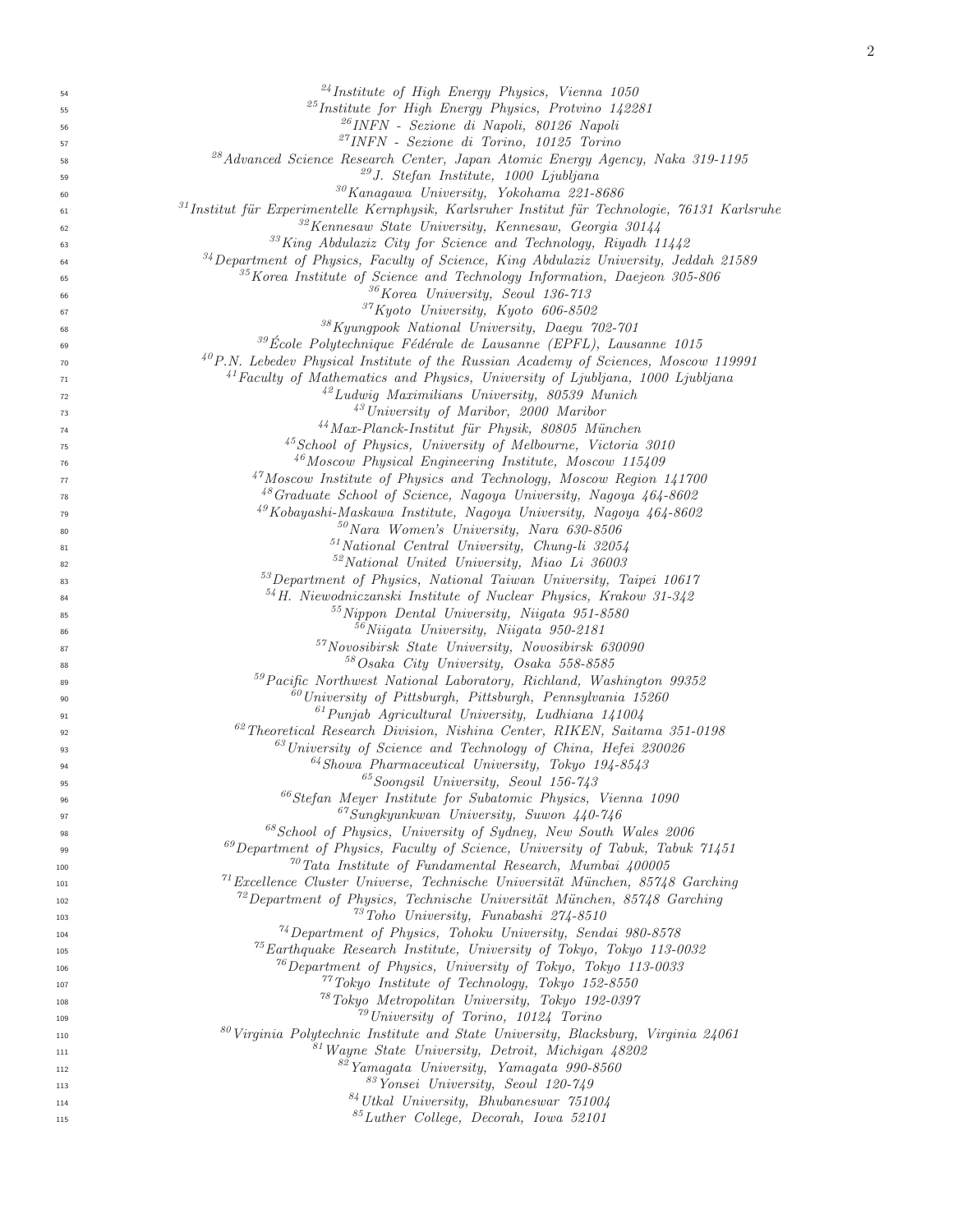We report a study of the decay  $D^0 \to K_S^0 K_S^0$  using 921 fb<sup>-1</sup> of data collected at or near the  $\Upsilon(4S)$ and  $\Upsilon(5S)$  resonances with the Belle detector at the KEKB asymmetric-energy  $e^+e^-$  collider. The measured time-integrated CP asymmetry is  $A_{CP}(D^0 \to K_S^0 K_S^0) = (-0.02 \pm 1.53 \pm 0.02 \pm 0.17)\%$  and the branching fraction is  $\mathcal{B}(D^0 \to K_S^0 K_S^0) = (1.321 \pm 0.023 \pm 0.036 \pm 0.044) \times 10^{-4}$ , where the first uncertainty is statistical, the second is systematic, and the third is due to the normalization mode  $(D^0 \to K_S^0 \pi^0)$ . These results are significantly more precise than previous measurements available for this mode. The  $A_{CP}$  measurement is consistent with the Standard Model expectation.

<sup>116</sup> PACS numbers: 11.30.Er, 13.20.Fc, 13.25.Ft

 Charge-parity violation (CPV) in charm meson de- cays has not yet been observed and is predicted to be 119 small  $[O(10^{-3}]$  in the Standard Model (SM) [1]. Hence, an observation of larger CPV in charm decays could be  $_{121}$  interpreted as a sign of new physics (NP) [1]. Singly<sub>154</sub> Cabibbo-suppressed (SCS) decays [2] are of special in- terest as possible interference with NP amplitudes could <sup>124</sup> lead to large nonzero CPV. The  $D^0 \to K_S^0 K_S^0$  decay is the most promising channel amongst the SCS decays, as the  $CP$  asymmetry may be enhanced to an observable level within the SM, thanks to the interference of the transitions  $c\bar{u} \to \bar{s}s$  and  $c\bar{u} \to \bar{d}d$ , both of which involves  $_{129}$  the tree-level exchange of a W boson [3].

130 Assuming the total decay width to be the same for par-163  $_{131}$  ticles and antiparticles, the time-integrated  $CP$  asymme-164 <sup>132</sup> try is defined as:

$$
A_{CP} = \frac{\Gamma(D^0 \to K_S^0 K_S^0) - \Gamma(\bar{D}^0 \to K_S^0 K_S^0)}{\Gamma(D^0 \to K_S^0 K_S^0) + \Gamma(\bar{D}^0 \to K_S^0 K_S^0)},
$$
 (1)

133 where  $\Gamma$  represents the partial decay width. This<sub>171</sub> <sup>134</sup> asymmetry has three contributions: 135

$$
A_{CP} = A_{CP}^d + A_{CP}^m + A_{CP}^i,
$$
\n(2)<sub>1</sub>

<sup>136</sup> where  $A_{CP}^d$  is due to direct CPV (which is decay-mode <sup>137</sup> dependent),  $A_{CP}^{m}$  to CPV in  $D^{0}$ - $\bar{D}^{\dot{0}}$  mixing, and  $A_{CP}^{i}$  to  $138$  CPV in the interference between decays with and without<sub>180</sub>  $_{139}$  mixing. The last two terms are independent of the decay<sub>181</sub>  $_{140}$  final states and are related to the lifetime  $(\tau)$  asymme- $_{182}$  $141$  try [4],

$$
A_{\Gamma} = \frac{\tau(D^0) - \tau(\bar{D}^0)}{\tau(D^0) + \tau(\bar{D}^0)} = -(A_{CP}^m + A_{CP}^i). \tag{3}_{18}
$$

142 The world average for  $A_{\Gamma}$ ,  $(-0.032 \pm 0.026)\%$ , is consis-<sub>189</sub> tent with zero [5]. In the SM, indirect CPV  $(A_{CP}^m + A_{CP}^i)$  $_{144}$  is expected to be very small, of the order of 10<sup>-3</sup> [1]. <sup>145</sup> Direct CPV in SCS decays is further parametrically sup-146 pressed  $[O(10^{-4})]$ , since it arises from the interference <sup>147</sup> of the tree and penguin amplitudes [6]. However, these <sup>148</sup> decays, unlike Cabibbo favored or doubly Cabibbo sup-<sup>149</sup> pressed ones, are sensitive to new SM contributions from strong penguin operators, especially from chromomagnetic dipole operators [1]. A recent SM-based calculation obtains a  $95\%$  confidence-level upper limit of  $1.1\%$ for direct  $CP$  violation in this decay [3].

The search for time-integrated  $\mathbb{CP}$  asymmetry in <sup>155</sup>  $D^0 \rightarrow K_S^0 K_S^0$  was first performed by CLEO [7] using <sup>156</sup> a data sample of 13.7 fb<sup>-1</sup> of  $e^+e^-$  collisions at the  $\Upsilon(4S)$  resonance with a measured CP asymmetry of  $(-23 \pm 19)\%$ . LHCb subsequently measured the same quantity as  $(-2.9 \pm 5.2 \pm 2.2)\%$  [8]. Both results are consistent with no CPV, in agreement with the SM expectation. Recently, BESIII reported a  $D^0 \rightarrow K_S^0 K_S^0$  $_{162}$  branching fraction of  $(1.67 \pm 0.11 \pm 0.11) \times 10^{-4}$  [9] by analyzing data corresponding to an integrated luminosity <sup>164</sup> of 2.93 fb<sup>-1</sup> taken at the  $\psi(3770)$  resonance. Belle can <sup>165</sup> significantly improve these measurements using the high-166 statistics data samples at or near the  $\Upsilon(4S)$  and  $\Upsilon(5S)$ <sup>167</sup> resonances.

<sup>168</sup> In this Letter, we measure the branching fraction and the time-integrated CP asymmetry  $(A_{CP})$  of the neu-<sup>170</sup> tral charmed meson decay  $D^0 \to K_S^0 K_S^0$ . The analysis is based on a data sample that corresponds to an inte- $172$  grated luminosity of 921 fb<sup>-1</sup> collected with the Belle 173 detector [10] at the KEKB asymmetric-energy  $e^+e^-$  col- $_{174}$  lider [11] operating at or slightly below the  $\Upsilon(4S)$  res- $175$  onance and at the  $\Upsilon(5S)$  resonance with integrated lu- $_{176}$  minosities of 710.5 fb<sup>-1</sup>, 89.2 fb<sup>-1</sup>, and 121.4 fb<sup>-1</sup>, re-<sup>177</sup> spectively. The Belle detector is a large-solid-angle spectrometer, which includes a silicon vertex detector (SVD), a 50-layer central drift chamber (CDC), an array of aerogel threshold Cherenkov counters (ACC), time-offlight scintillation counters  $(TOF)$ , and an electromagnetic calorimeter  $(ECL)$  comprised of  $CsI(Tl)$  crystals <sup>183</sup> located inside a superconducting solenoid coil that pro-<sup>184</sup> vides a 1.5 T magnetic field. An iron flux return located <sup>185</sup> outside the coil is instrumented to detect  $K_L^0$  mesons and <sup>36</sup> identify muons.

 $187$  For this analysis, the  $D^0$  meson is required to origi-<sup>188</sup> nate from the decay  $D^{*+} \to D^0 \pi_s^+$ , where  $\pi_s^+$  is a slow 189 pion, in order to identify the  $D^0$  flavor and suppress the combinatorial background.

The measured raw asymmetry is

$$
A_{\text{raw}} = \frac{N(D^0) - N(\bar{D}^0)}{N(D^0) + N(\bar{D}^0)} = A_{CP} + A_{FB} + A_{\epsilon}^{\pm} + A_{\epsilon}^K, \tag{4}
$$

where all terms are small  $(< 1\%)$ :  $A_{FB}$  is the forward-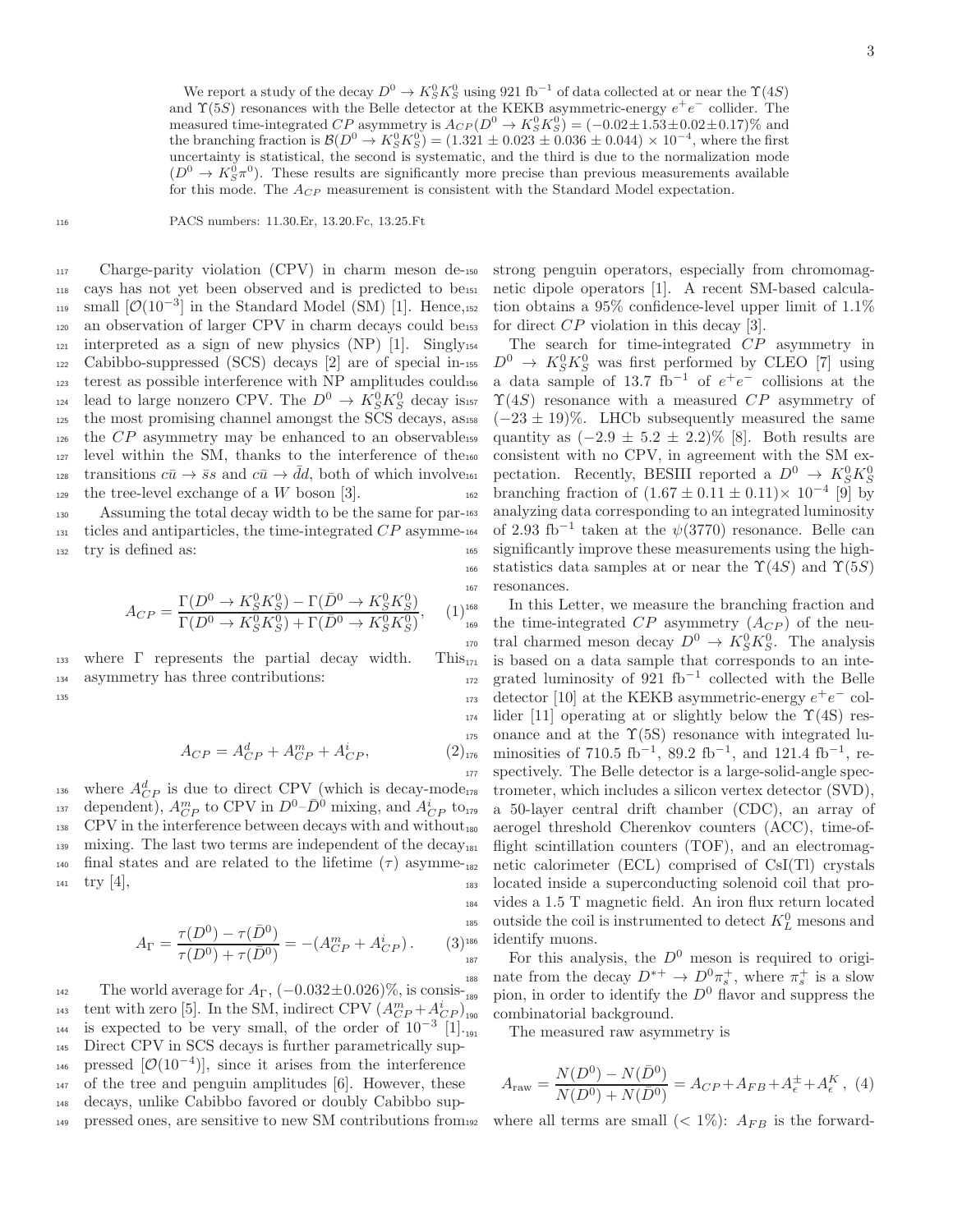<sup>193</sup> backward production asymmetry of  $D^0$  mesons,  $A_{\epsilon}^{\pm}$  is <sup>194</sup> the asymmetry due to different detection efficiencies for 195 positively and negatively charged pions, and  $A_{\epsilon}^{K}$  is the <sup>196</sup> asymmetry originating from the distinct strong interac-<sup>197</sup> tion of  $K^0$  and  $\bar{K}^0$  mesons with nucleons in the detec-<sup>198</sup> tor material.  $A_{FB}$  and  $A_{\epsilon}^{\pm}$  can be eliminated through as 199 relative measurement of  $A_{CP}$  with respect to the well-200 measured mode  $D^0 \to K_S^0 \pi^0$ . The value of  $A_\epsilon^K$  is esti-<sup>201</sup> mated to be −0.11% due to a non-vanishing asymmetry originating from the different nuclear interaction of  $K^0$ <sub>249</sub> 202 203 and  $\bar{K}^0$  mesons with the detector material, estimated in<sub>250</sub> 204 Ref. [12]. The  $CP$  asymmetry of the signal mode is then 251 <sup>205</sup> expressed as

$$
A_{CP}(D^0 \to K_S^0 K_S^0) = A_{\text{raw}}(D^0 \to K_S^0 K_S^0) - A_{\text{raw}}(D^0 \to K_S^0 \pi^0) + A_{\text{ex}}(D^0 \to K_S^0 \pi^0) + A_{\text{ex}}^K (5)^{256}
$$

206 where  $A_{CP}(D^0 \to K_S^0 \pi^0) = (-0.20 \pm 0.17)\%$  [13] is the 207 world-average  $CP$  asymmetry of the normalization mode. 208 The  $D^{*+}$  mesons originate mostly from the  $e^+e^- \to c\bar{c}$  $209$  process via hadronization, where the inclusive yield has <sup>210</sup> a large uncertainty of 12.5% [13]. To avoid this uncer-<sub>262</sub> <sup>211</sup> tainty, we measure the  $D^0 \to K_S^0 K_S^0$  branching fraction <sup>212</sup> with respect to that of the  $D^0 \stackrel{\sim}{\rightarrow} K_S^0 \pi^0$  mode using the <sup>213</sup> following relation:

$$
\frac{\mathcal{B}(D^0 \to K_S^0 K_S^0)}{\mathcal{B}(D^0 \to K_S^0 \pi^0)} = \frac{(N/\epsilon)_{D^0 \to K_S^0 K_S^0}}{(N/\epsilon)_{D^0 \to K_S^0 \pi^0}}.
$$
(6)<sub>26</sub>

214 Here,  $\beta$  is the branching fraction, N is the extracted 270 215 signal yield and  $\epsilon$  is the reconstruction efficiency. The<sup>271</sup> 216 world average value of  $\mathcal{B}(D^0 \to K_S^0 \pi^0) = (1.20 \pm 0.04)\%$ <sup>217</sup> is used [13]. In this ratio, the systematic uncertainties <sup>218</sup> common to the signal and normalization channels cancel. <sup>219</sup> The analysis procedure is developed using Monte Carlo<sup>275</sup>  $220$  (MC) simulation based on events generated using EVT- $276$  $_{221}$  GEN [14], which includes final-state radiation effects via<sup> $277$ </sup>  $222$  PHOTOS [15]; the detector response is simulated by  $278$ <sup>223</sup> GEANT3 [16]. The selection criteria are optimized <sup>224</sup> using a figure of merit defined as  $N_{\text{sig}}/\sqrt{N_{\text{sig}}+N_{\text{bkg}}},$ 225 where  $N_{\text{sig}}(N_{\text{bkg}})$  is the number of signal (background)<sup>281</sup> events in the signal region defined as  $0.144 \text{ GeV}/c^2$ 226 227 < ∆M < 0.147 GeV/ $c^2$  and 1.847 GeV/ $c^2$  <  $M(D^0)$  < 228 1.882 GeV/ $c^2$ , where  $\Delta M = M(D^*) - M(D^0)$  and M <sup>229</sup> is the reconstructed invariant mass of the correspond-<sup>230</sup> ing meson candidate. We use a signal MC sample <sup>231</sup> with about four hundred times more events than ex-232 pected in data, and estimate  $N_{\text{sig}}$  assuming  $\mathcal{B}(D^0 \rightarrow 2^{88})$ <sup>233</sup>  $K_S^0 K_S^0$  = 1.8 × 10<sup>-4</sup> [13]. The MC sample used to estimate the background comprises  $B\bar{B}$  and  $q\bar{q}$  events, where<sup>290</sup> <sup>235</sup>  $q=u, d, s, c$  and corresponds to an integrated luminosity<sup>291</sup> <sup>236</sup> of six times that of data. The background contribution <sup>237</sup> is scaled by the ratio of the number of events in data and MC in the  $\Delta M$  sideband defined as 0.148 GeV/ $c^2$ 238 239  $\epsilon \Delta M < 0.160 \text{ GeV}/c^2$ .

We require a slow pion  $(\pi_s)$  candidate to originate from near the interaction point  $(IP)$  by restricting its impact parameters along and perpendicular to the  $z$  axis to be less than 3 cm and 1 cm, respectively. The  $z$  axis is  $_{244}$  defined as the direction opposite the  $e^+$  beam. We require that the ratio of the particle identification (PID) likelihoods,  $\mathcal{L}_{\pi}/(\mathcal{L}_{\pi} + \mathcal{L}_K)$ , be greater than 0.4. Here,  $\mathcal{L}_{\pi}(\mathcal{L}_K)$  is the likelihood of a track being a pion (kaon) and is calculated using specific ionization from the CDC, time-of-flight information from the TOF and the number of photoelectrons in the ACC. With the above PID requirement, the pion identification efficiency is above  $95\%$ with a kaon misidentification probability below  $5\%$ .

<sup>253</sup> The  $K_S^0$  candidates are reconstructed from pairs of oppositely charged tracks, both treated as pions, and are identified with a neural network  $(NN)$  [17]. The NN uses <sup>256</sup> the following seven variables: the  $K_S^0$  momentum in the laboratory frame, the distance along the  $z$  axis between the two track helices at their closest approach, the flight length in the x-y plane, the angle between the  $K_S^0$  momentum and the vector joining the IP to the  $K_S^0$  decay vertex, the angle between the pion momentum and the 262 laboratory-frame direction in the  $K_S^0$  rest frame, the distances of closest approach in the  $x-y$  plane between the IP and the two pion helices, and the total number of <sup>265</sup> hits (in the CDC and SVD) for each pion track. We <sup>266</sup> also require that the reconstructed invariant mass be 267 within  $\pm 15 \text{ MeV}/c^2$  (about four times the resolution) <sup>268</sup> of the nominal  $K_S^0$  mass [13]. The  $K_S^0$  reconstruction <sup>269</sup> efficiency is 81.9%. We reconstruct neutral pion candidates from pairs of electromagnetic showers in the ECL that are not matched to any charged track. Showers <sup>272</sup> in the barrel (end-cap) region of the ECL must exceed <sup>273</sup> 60 (100) MeV to be considered as a  $\pi^0$  daughter candi-<sup>274</sup> date [18]. The invariant mass of the  $\pi^0$  candidate must 275 lie within  $\pm 25 \text{ MeV}/c^2$  (about four times the resolution) <sup>276</sup> of the known  $\pi^0$  mass [13]. The  $\pi^0$  momentum is required to be greater than 640 MeV/c.

 $_{278}$  To reconstruct  $D^0$  candidates, we combine two recon-<sup>279</sup> structed  $K_S^0$  candidates for the signal mode (one  $K_S^0$  and 280 one  $\pi^0$  for the normalization mode) and retain those having an invariant mass in the range 1.847  $\text{GeV}/c^2$  $_{282}$   $\; < M(D^0) < 1.882 \; {\rm GeV}/c^2 \; (1.758 \; {\rm GeV}/c^2 < M(D^0) < 1.882 \; {\rm GeV}/c^2)$ 283 1.930 GeV/ $c^2$ ), within  $\pm 3\sigma$  of the nominal  $D^0$  mass [13]. <sup>284</sup> Finally,  $\pi_s$  candidates are combined with the  $D^0$  candi-285 dates to form  $D^*$  candidates, with the requirement that 286  $\Delta M$  lies in the range [0.140, 0.160] GeV/ $c^2$ . The slow pion is constrained to originate from the IP in order to improve the  $\Delta M$  resolution. We require  $D^{*+}$  candidates to have a momentum greater than 2.2 GeV/c in the center-of-mass frame. This requirement significantly <sup>291</sup> reduces background from random  $D^0\pi_s^+$  combinations.

After all selection criteria, the fraction of signal events 293 with multiple  $D^*$  candidates is 8.6%. If this is due to <sup>294</sup> multiple  $D^0$  candidates, we retain the one having the <sup>295</sup> smallest  $\sum \chi^2_{K^0_S}$ , where  $\chi^2_{K^0_S}$  is the test - statistic of the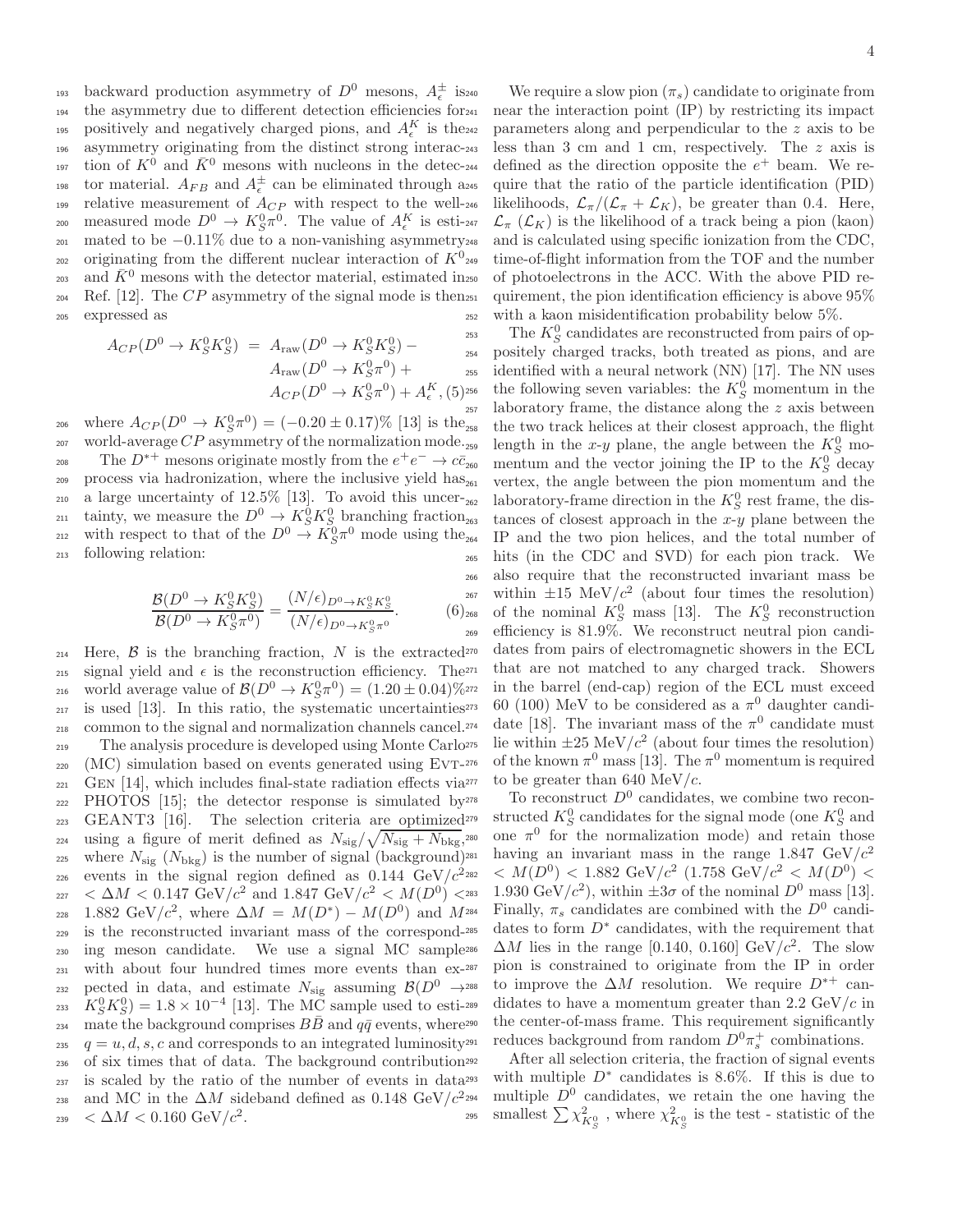<sup>296</sup> K<sup>0</sup><sub>S</sub> vertex-constraint fit. In case several  $D^*$  candidates <sup>297</sup> remain, the one having the charged pion with the small-<sup>298</sup> est transverse impact parameter is retained. This choice correctly identifies the true  $D^* \to D^0[K_S^0 K_S^0] \pi_s$  decay <sup>300</sup> with an efficiency of 98%. The best-candidate selection  $\sum_{n=1}^{\infty}$  efficiency is the same for  $D^{*+}$  and  $D^{*-}$  candidates. For <sup>302</sup> the normalization mode, the fraction of signal events with  $_{303}$  multiple  $D^*$  candidates is 27.3%. If this is due to multi- $_{304}$  ple  $D^0$  candidates, we retain the one having the smallest <sup>305</sup> value for the sum of  $\chi^2_{K^0_S}$  and  $\chi^2_{\pi^0}$ , where  $\chi^2_{\pi^0}$  is the test <sup>306</sup> - statistic of the  $\pi^0$  mass-constraint fit. This procedure <sup>307</sup> for  $D^0 \to K_S^0 \pi^0$  selects the correct candidate with an <sup>308</sup> efficiency of 89%.

We describe the  $\Delta M$  distributions for  $D^0 \to K_S^0 K_S^0$ 309 310 and  $D^0 \to K_S^0 \pi^0$  using the sum of two symmetric and <sup>311</sup> one asymmetric Gaussian functions with a common most <sup>312</sup> probable value. All the mode-dependent shape parame-<sup>313</sup> ters are fixed from MC, except for the mean and a com-<sup>314</sup> mon calibration factor for the symmetric Gaussians that 315 accounts for a data-MC difference in the  $\Delta M$  resolution.

<sup>316</sup> Backgrounds caused by processes with the same final state as the reconstructed modes, mainly  $D^0 \to K_S^0 \pi^+ \pi^-$ 318 for the signal mode and  $D^0 \to \pi^+ \pi^- \pi^0$  for the normaliza- $319$  tion mode, peak in the  $\Delta M$  distribution. These peaking <sup>320</sup> backgrounds are estimated directly from data using the <sup>321</sup> K<sub>S</sub><sup>0</sup> mass sidebands, defined as 0.470 GeV/ $c^2 < M_{\pi\pi}$  < 322 0.478 GeV/ $c^2$  and 0.516 GeV/ $c^2 < M_{\pi\pi} < 0.526$  GeV/ $c^2$ . 323 The peaking background has the same  $\Delta M$  shape as <sup>324</sup> the signal and its yield is fixed, based on the estimation 325 described above, to 267 events for  $D \to K_S^0 \pi^+ \pi^-$  and 326 1923 events for  $D^0 \to \pi^+ \pi^- \pi^0$ . The combinatorial back-<sup>327</sup> ground shapes are modeled with an empirical threshold  $f(x) = (x - m_\pi)^a \exp[-b(x - m_\pi)],$  where  $m_\pi$  $329$  is the nominal charged pion mass and a and b are shape <sup>330</sup> parameters.

 $331$  An extended unbinned maximum likelihood fit to the  $351$ 332 two combined-charge  $D^* \Delta M$  distributions yield 5399  $\pm_{352}$  $87\ D^0 \to K_S^0 K_S^0$  events and  $537360 \pm 833\ D^0 \to K_S^0 \pi^0$ 333 334 events. A simultaneous fit of the  $\Delta M$  distributions for<sub>354</sub>  $D^{*+}$  and  $D^{*-}$  (see Fig. 1) is used to calculate the raw<sub>355</sub> 336 asymmetry in  $D^0 \to \overline{K}^0_S \overline{K}^0_S$ . A similar procedure is fol-<sup>337</sup> lowed for the  $D^0 \to K_S^0 \pi^0$  sample. The signal and back-338 ground shape parameters are common for both the par-358 <sup>339</sup> ticle and antiparticle. Both asymmetries in signal and <sup>340</sup> background are allowed to vary in the fit. The value <sup>341</sup> of  $A_{\text{raw}}$  for the peaking background in  $D^0 \to K_S^0 \pi^0$  is <sup>342</sup> fixed to zero, whereas its value in  $D^0 \to K_S^0 K_S^0$  is fixed <sup>343</sup> to the value obtained in data for the  $D^0 \stackrel{\sim}{\rightarrow} \tilde{K}_S^0 \pi^0$  sig- $_{344}$  nal. Here we assume that the peaking background in<sub>364</sub> <sup>345</sup>  $D^0 \to K_S^0 \pi^0$  has zero net- $A_{CP}$ . The fitted values of  $A_{raw}$ <sup>346</sup> for the  $\tilde{D}^0 \to K_S^0 K_S^0$  and  $D^0 \to K_S^0 \pi^0$  decay modes are 347  $(+0.45 \pm 1.53)\%$  and  $(+0.16 \pm 0.14)\%$ , respectively. The  $1448$  resulting time-integrated CP-violating asymmetry in the  $168$  $D^0 \to K_S^0 K_S^0$  decay is  $A_{CP} = (-0.02 \pm 1.53)\%$ . 356

<sup>350</sup> For the branching fraction measurement, we use only



FIG. 1: (color online) Distributions of the mass difference  $\Delta M$  for selected  $D^{*+}$  (left) and  $D^{*-}$  (right) candidates, reconstructed as  $D^0[K_S^0 \pi^0/\pi_s(\text{top})$  and  $D^0[K_S^0 K_S^0/\pi_s(\text{bot-})]$ tom) decays. The points with error bars show the data and the curves show the result of the fits with the following components: signal (long-dashed red), peaking background (dotted cyan), combinatorial background (dashed blue), and their sum (plain blue). The normalized residuals (pulls) and  $\chi^2/\text{DoF}$ , where DoF is the number of degrees of freedom, are also shown for each plot.

the  $D^{*+}$  candidates that have a momentum greater than  $2.5 \text{ GeV}/c$  in the centre-of-mass frame. This suppresses <sup>353</sup> the component arising from  $b\bar{b}$  events, and hence simplifies the efficiency estimation and controls the systematic <sup>355</sup> uncertainty, which is the dominant uncertainty in this measurement. The  $\Delta M$  fit yields  $4755 \pm 79 D^0 \rightarrow K_S^0 K_S^0$ <sup>357</sup> decays and  $475439 \pm 767$   $D^0 \rightarrow K_S^0 \pi^0$  decays. The selection efficiencies are  $(9.74 \pm 0.02)\%$  and  $(11.11 \pm 1.01)\%$  $(0.02)\%$ , respectively. Using Eq.  $(6)$ , we then obtain 360  $\mathcal{B}(D^0 \to K_S^0 K_S^0)/\mathcal{B}(D^0 \to K_S^0 \pi^0) = (1.101 \pm 0.023)\%.$ All quoted uncertainties are statistical.

Table I lists various sources of systematic uncertain-363 ties in  $A_{CP}$  and B of  $D^0 \to K_S^0 K_S^0$ . As the branching fraction measurement is a relative measurement, most of the systematic uncertainties common between the signal and normalization channel cancel. The uncertainties on the PDF parametrization are estimated by varying each fixed shape parameter by its uncertainty and repeating <sup>369</sup> the fit. We independently vary the calibration factor for each Gaussian to account for different data-MC differ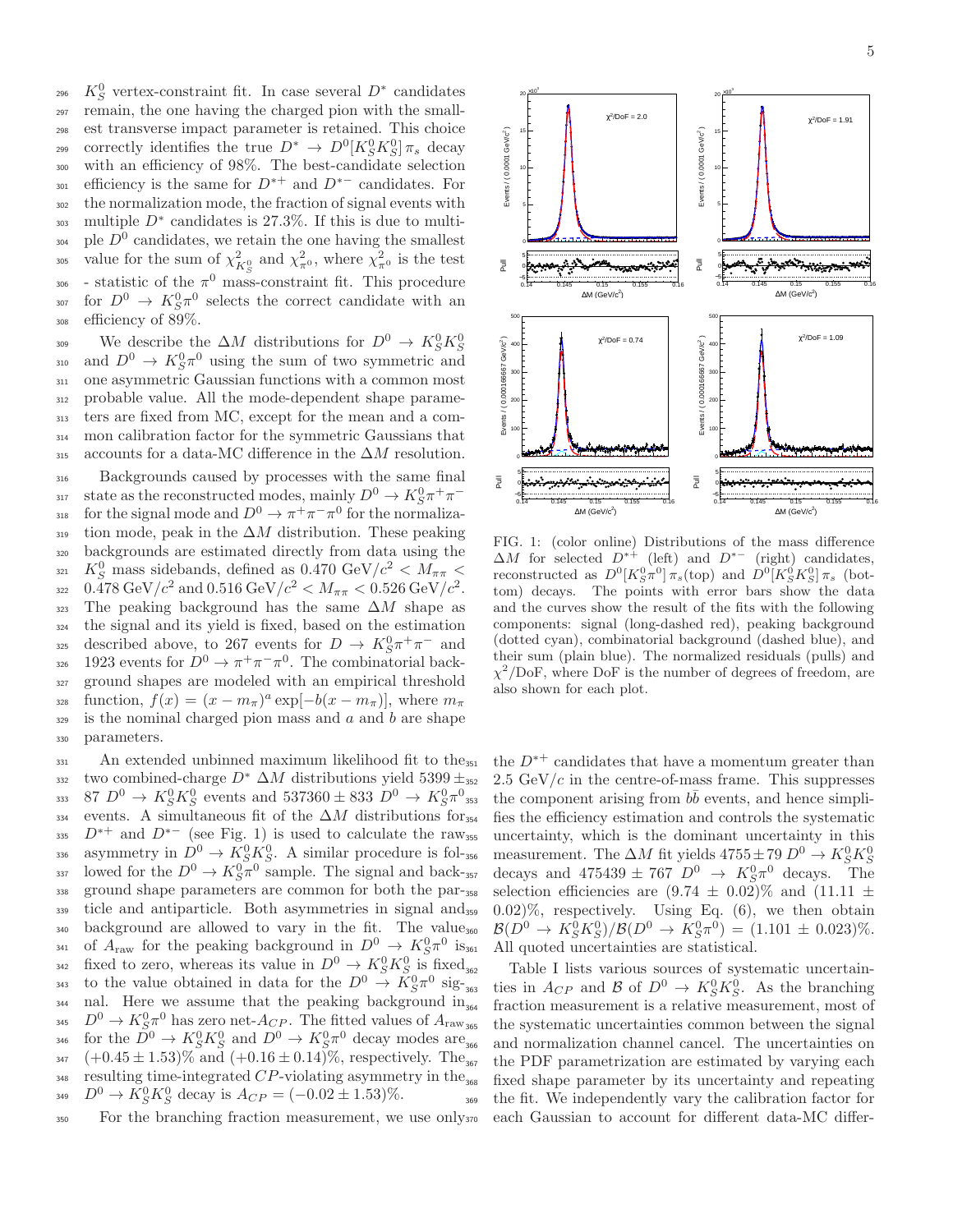<sup>371</sup> ence in the broad and narrow parts of the signal PDF.

<sup>372</sup> The systematic uncertainty is taken as the quadratic sum <sup>373</sup> of the changes in the fitted results.

The peaking background is estimated from the  $K_S^0$ 374 mass sidebands, and we fix the yield in the final fit using the scale factor between the signal region and sideband in MC, after removing the signal contamination. We repeat the fit procedure by varying the fixed yield by its statisti- cal error and we take the difference between the resulting signal yield and the nominal value as the systematic un- certainty due to the fixed peaking background. We refit by varying the fixed  $A_{\text{raw}}$  by its statistical error and take the difference of the refitted and nominal results as the systematic uncertainty. The uncertainty due to fixing  $A_{\text{raw}}$  for the peaking component in both  $D^0 \to K_S^0 K_S^0$ 385 386 and  $D^0 \to K_S^0 \pi^0$  is negligible. The dominant systematic uncertainty on  $A_{CP}$  is from the uncertainty on the  $A_{CP}$ 388 measurement of the normalization channel,  $D^0 \to K_S^0 \pi^0$ .

<sup>389</sup> The systematic uncertainties on the reconstruction ef-<sup>390</sup> ficiency that do not cancel in the ratio to the normal-<sup>391</sup> ization mode are those related to the reconstruction of the  $K_S^0$  and the  $\pi^0$ . For both MC and data, the  $K_S^0$ 392 <sup>393</sup> reconstruction efficiencies are estimated by calculating <sup>394</sup> the ratio R of the  $D^0 \rightarrow K_S^0 \pi^0$  signal yield extracted <sup>395</sup> with and without the nominal  $K_S^0$  requirements. Then, 396 the double ratio  $R_{data}/R_{MC} = (98.57 \pm 0.40)\%$  quanti-423 397 fies the possible difference between data and simulations.<sup>424</sup> <sup>398</sup> We correct for the efficiency and assign a systematic un-<sup>425</sup>  $399$  certainty of 1.40%. The tracking efficiency per track of  $426$ 400 0.35% is obtained from a large sample of  $D^{*\pm} \to D^0 \pi^{\pm}$ , 401 where the  $D^0$  decays to  $K^0_S \pi^+ \pi^-$  [19]. It is added lin-<sup>402</sup> early for the two daughters of the  $K_S^0$  and combined with <sup>403</sup> the above uncertainty, yielding 1.57% for the systematic 404 uncertainty due to  $K_S^0$  reconstruction. There is a sys- $\frac{1}{405}$  tematic uncertainty on the  $\pi^0$  reconstruction efficiency. 406 We obtain the corresponding data-MC correction factor, 433 <sup>407</sup> (95.14 ± 2.16)%, from a sample of  $\tau^-$  →  $\pi^- \pi^0 \nu_\tau$  de-<sup>408</sup> cay [19]. We apply this correction and assign  $2.16\%$  as  $a^{435}$ <sup>409</sup> systematic uncertainty. Lastly, we take the uncertainty <sup>410</sup> on the world-average branching fraction of the normaliza-<sup>411</sup> tion mode  $D^0 \to \overline{K^0_S} \pi^0$ . These individual contributions <sup>412</sup> are added in quadrature to obtain the total systematic <sup>413</sup> uncertainty.

<sup>414</sup> Using a data sample that corresponds to an integrated<sup>441</sup>  $_{415}$  luminosity of 921 fb<sup>-1</sup>, we have measured the timeintegrated CP-violating asymmetry in the  $D^0 \to K_S^0 K_S^0$ 416 <sup>417</sup> decay to be

$$
A_{CP} = (-0.02 \pm 1.53 \pm 0.02 \pm 0.17)\%,
$$

 where the first uncertainty is statistical, the second is systematic, and the third is due to the uncertainty on <sup>420</sup>  $A_{CP}$  of  $D^0 \rightarrow K_S^0 \pi^0$ . From our measurement of the branching fraction ratio,

| Source                                              | $A_{CP}$ (%) $\beta$ (%) |            |
|-----------------------------------------------------|--------------------------|------------|
| $D^0 \to K_S^0 K_S^0$ PDF parametrization           | $\pm 0.01$               | $\pm 0.28$ |
| $D^0 \to K_S^0 \pi^0$ PDF parametrization           | $\pm 0.00$               | $\pm 0.23$ |
| $D^0 \to K_S^0 K_S^0$ peaking background            | $\pm 0.01$               | $\pm 0.59$ |
| $D^0 \to K_S^0 \pi^0$ peaking background            | $\pm 0.00$               | $\pm 0.03$ |
| $K^0/\bar{K^0}$ material effects                    | $\pm 0.01$               |            |
| $K_S^0$ reconstruction efficiency                   |                          | $\pm 1.57$ |
| $\pi^0$ reconstruction efficiency                   |                          | $\pm 2.16$ |
| Quadratic sum of above                              | $+0.02$                  | $\pm 2.76$ |
| External input $(D^0 \to K_S^0 \pi^0 \text{ mode})$ | $+0.17$                  | $\pm 3.33$ |

$$
\frac{\mathcal{B}(D^0 \to K_S^0 K_S^0)}{\mathcal{B}(D^0 \to K_S^0 \pi^0)} = (1.101 \pm 0.023 \pm 0.030)\%,
$$

<sup>422</sup> we obtain the  $D^0 \to K_S^0 K_S^0$  branching fraction as

$$
\mathcal{B}(D^0 \to K_S^0 K_S^0) = (1.321 \pm 0.023 \pm 0.036 \pm 0.044) \times 10^{-4}.
$$

where the first uncertainty is statistical, the second is systematic, and the third is due to the uncertainty on  $\beta$ 425 of  $D^0 \to K_S^0 \pi^0$ .

The  $A_{CP}$  result is consistent with the SM expectation and improves the uncertainty with respect to the recent measurement of this quantity by LHCb [8] by about a factor of four. Furthermore, the precision is already comparable to the theory prediction [3]. While the  $\beta$ result is consistent with the world average [13], it is  $2.3\sigma$ away from a recent BESIII measurement [9]. Both the  $A_{CP}$  and B measurements are the most precise ones <sup>434</sup> available for the  $D^0 \to K_S^0 K_S^0$  mode.

We thank the KEKB group for the excellent operation of the accelerator; the KEK cryogenics group for the efficient operation of the solenoid; and the KEK computer group, the National Institute of Informatics, and the PNNL/EMSL computing group for valuable computing and SINET5 network support. We acknowledge support from the Ministry of Education, Culture, Sports, Science, and Technology (MEXT) <sup>444</sup> of Japan, the Japan Society for the Promotion of <sup>445</sup> Science (JSPS), and the Tau-Lepton Physics Research <sup>446</sup> Center of Nagoya University; the Australian Research <sup>447</sup> Council; Austrian Science Fund under Grant No. P <sup>448</sup> 26794-N20; the National Natural Science Foundation <sup>449</sup> of China under Contracts No. 10575109, No. 10775142, <sup>450</sup> No. 10875115, No. 11175187, No. 11475187, No. 11521505 and No. 11575017; the Chinese Academy of Science Center for Excellence in Particle Physics; the Min-<sup>453</sup> istry of Education, Youth and Sports of the Czech